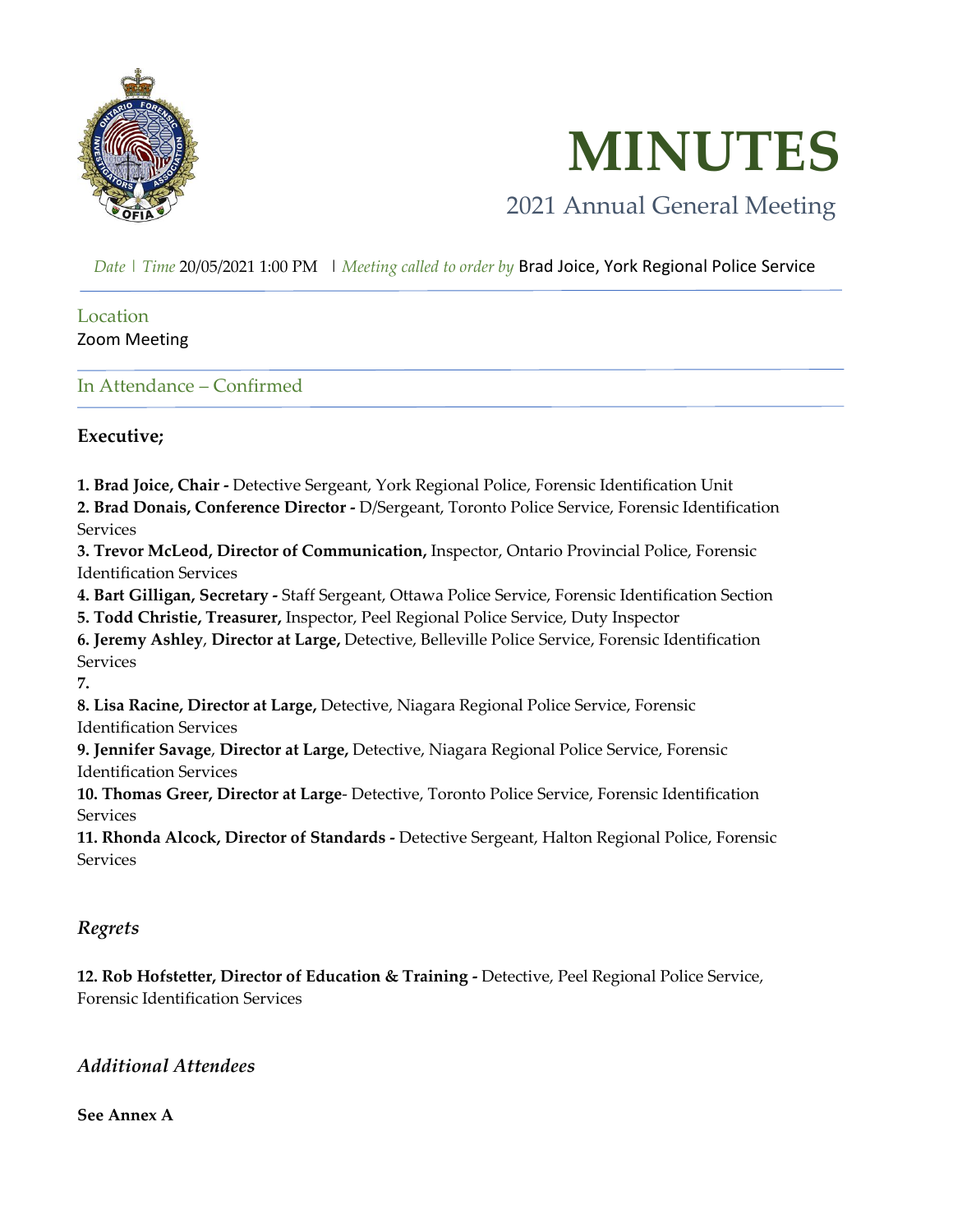#### Executive

Chair – Brad Joice Vice Chair – Rob Hofstetter Secretary – Bart Gilligan Treasurer –Todd Christie Vice Treasurer – Drew Groves

Past Chair - Jeff Ward

#### **Directors**

Conference Director – Brad Donais Director of Communication – Trevor McLeod Director at Large - Rhonda Alcock Director at Large – Thomas Greer Director at Large – Jeremy Ashley Director at Large – Lisa Racine Director at Large - Jennifer Savage Director of Education and Training – Rob Hofstetter Director at Large – Thomas Greer

Approval of Minutes

N/A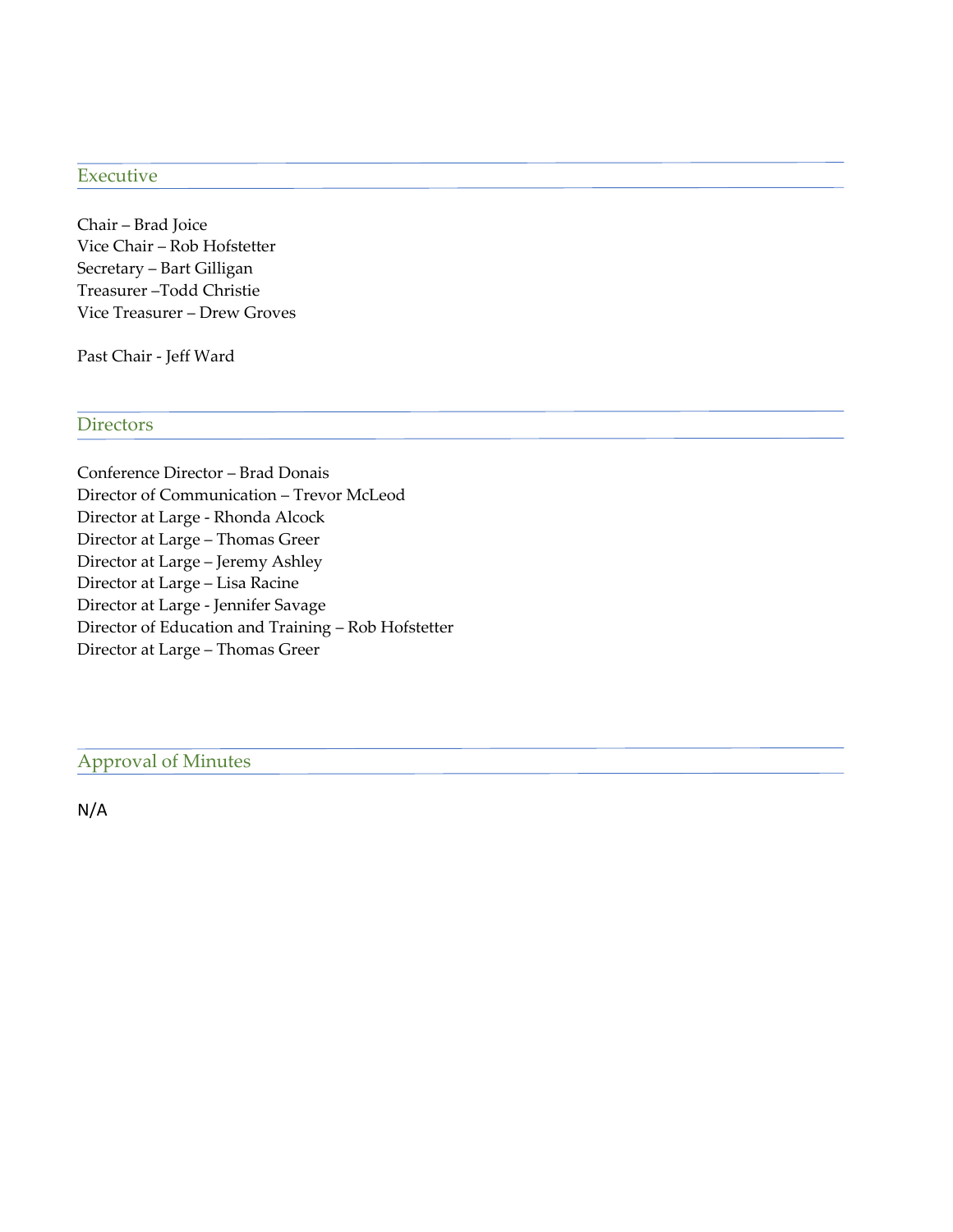## Chair Address: Brad Joice

• Opening remarks and welcome by Brad.

# Agenda

| Description                                                                                                                                                                                                                                                                                                                                                                                                                                                                                                                                                                          | <b>Remarks / Tasks</b><br>for Follow-Up |  |
|--------------------------------------------------------------------------------------------------------------------------------------------------------------------------------------------------------------------------------------------------------------------------------------------------------------------------------------------------------------------------------------------------------------------------------------------------------------------------------------------------------------------------------------------------------------------------------------|-----------------------------------------|--|
| 2021 AGM<br>I. Call to Order: 13:05hrs<br>Welcome                                                                                                                                                                                                                                                                                                                                                                                                                                                                                                                                    | <b>Brad Joice</b>                       |  |
| II. Roll call:<br>See Annex A: Attendees<br>$\bullet$                                                                                                                                                                                                                                                                                                                                                                                                                                                                                                                                |                                         |  |
| <b>III. Approval of Minutes:</b><br>2019 AGM Minutes<br>$\bullet$<br>Motion to Approve: Jeremey Ashley<br>$\circ$<br>Seconded: Todd Christie<br>$\circ$<br>Voting Results: 96% in favour, 4% No (24 votes in favour/1 against)<br>$\circ$<br>IV. 2022 Training Conference:<br>May 2022<br>Same venue in Niagara Falls<br>٠<br>Try to keep same presenters as planned for 2019/20 plan<br>$\bullet$<br>Conference Group will meet in June '21 to begin<br>$\bullet$<br>need to confirm availability<br>$\circ$<br>anyone interested in participating in the Conf Committee<br>$\circ$ | <b>Brad Donais</b>                      |  |
| to contact Brad D.<br>V. Training Update:<br>COVID severely affected training op<br>$\bullet$<br>OFIA is sponsoring and funding one mbr/Service to attend CSFS<br>$\bullet$<br>virtual conference<br>Bloodstain training continuing, assisting with partnerships between<br>$\bullet$<br>Services and OPC<br>Additional work with Shooting Reconstruction/trajectory analysis<br>being studied<br>OFIA soliciting ideas for training from all members                                                                                                                                | <b>Tom Greer</b>                        |  |
|                                                                                                                                                                                                                                                                                                                                                                                                                                                                                                                                                                                      |                                         |  |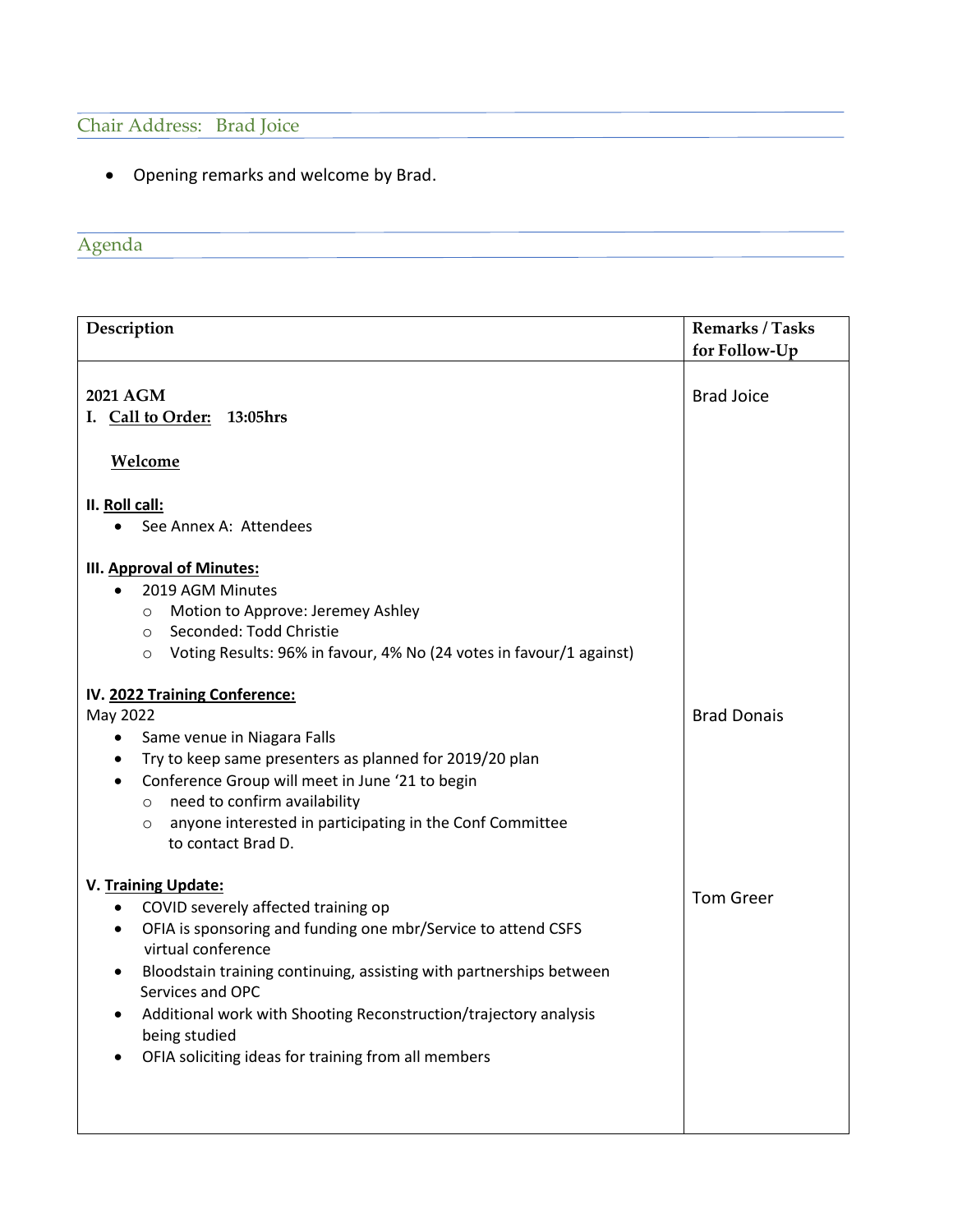| VI. Financial Update:<br><b>See Annex B</b>                                                                                                                                                                                                                                                                                                                                                                                                  | <b>Todd Christie</b> |  |  |
|----------------------------------------------------------------------------------------------------------------------------------------------------------------------------------------------------------------------------------------------------------------------------------------------------------------------------------------------------------------------------------------------------------------------------------------------|----------------------|--|--|
| <b>VII. New Business</b>                                                                                                                                                                                                                                                                                                                                                                                                                     |                      |  |  |
| <b>Bylaw change proposals:</b><br><b>Formal Change to AGM Date:</b><br>change date to May of each year to be aligned with the<br>training conference<br>٠<br>Motion: Brad Joice<br>٠<br>Seconded: Bart Gilligan<br>٠<br>Voting Results: 100% in favour (24 votes)<br>٠                                                                                                                                                                       | <b>Brad Joice</b>    |  |  |
| Change the following positions to Directors at Large:<br><b>Education and Training Director</b><br><b>Conference Director</b><br>$\blacksquare$<br>Vice-Treasurer<br>Motion: Brad Joice<br>п<br>Seconded: Drew Groves<br>п<br>Voting Results: 100% in favour (24 votes)<br>٠<br><b>Change Standards Director to Membership Director</b><br><b>Motion: Brad Joice</b><br>Seconded: Bart Gilligan<br>Voting Results: 100% in favour (24 votes) |                      |  |  |
| Change Requirements for an independent scrutineer, not a member of the<br>Association - proposal for Scrutineer to: may be a member of the<br>association, but from an agency not involved in any election<br>candidates. (Section 1-B-h)<br>Motion: Bart Gilligan<br>Seconded: Brad Joice<br>Vote Results: 96% in favour (23 votes in favour/ 1 against)                                                                                    |                      |  |  |
| Remove "All election voting shall be done by secret ballot" (Section 1-B-i)<br>Motion: Brad Joice<br>Seconded: Sean Fitzpatrick<br>٠<br>Vote Results: 92% in favour (22 votes in favour/ 2 against)<br>٠                                                                                                                                                                                                                                     |                      |  |  |
| <b>VIII. Elections</b><br>Exec members up for renewal/end of mandate:<br>Secretary (Current Bart Gilligan)<br>$\circ$<br>Director at Large (current Vice Treasurer - Drew Groves)<br>$\circ$<br><b>Communications Director (current Trevor McLeod)</b><br>$\circ$<br>Membership Director (current - Rhonda Alcock)<br>$\circ$                                                                                                                |                      |  |  |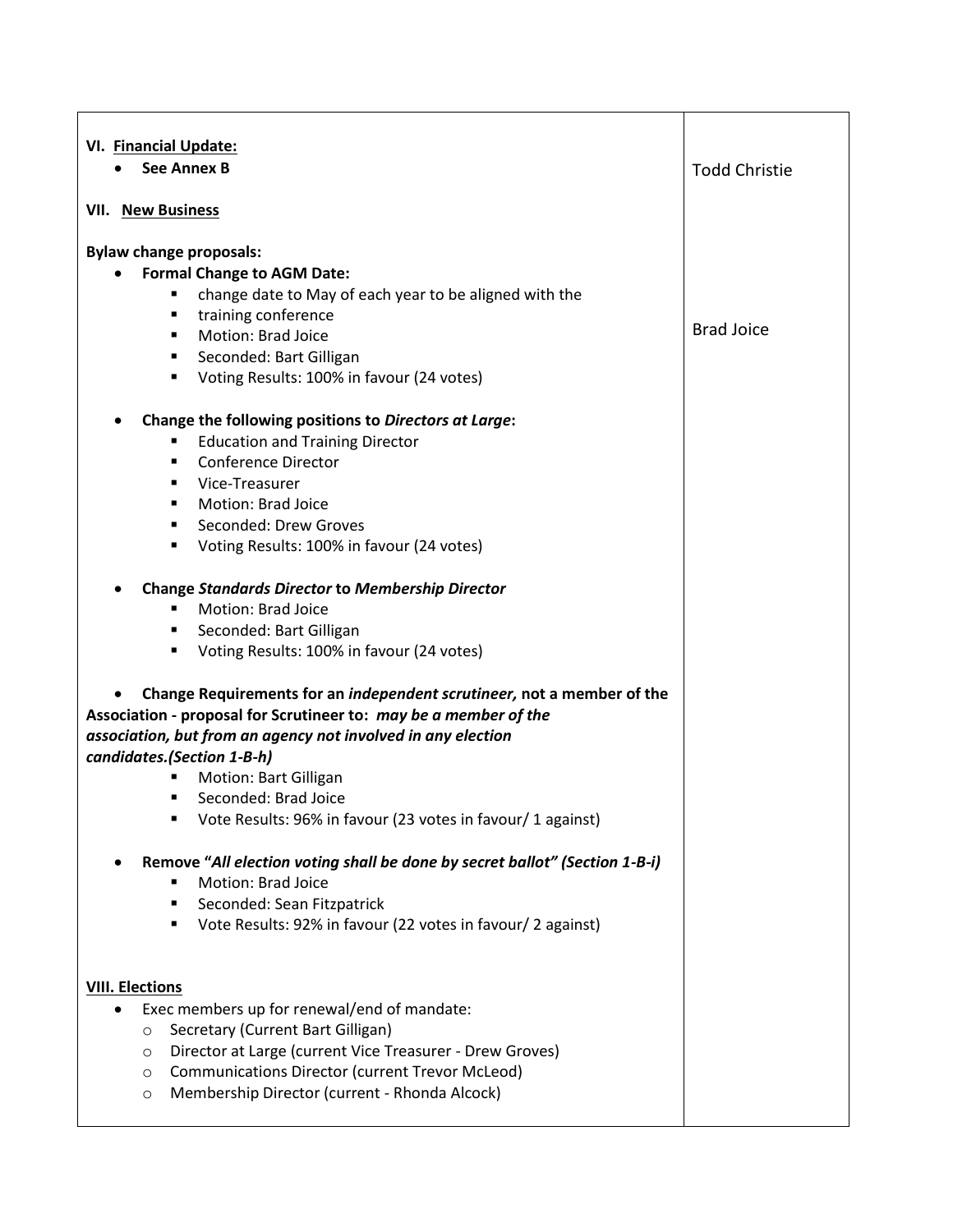| Scrutineer:                                                            |  |  |  |
|------------------------------------------------------------------------|--|--|--|
| Rhonda Alcock<br>$\circ$                                               |  |  |  |
|                                                                        |  |  |  |
| <b>Nominations:</b>                                                    |  |  |  |
|                                                                        |  |  |  |
| <b>Secretary</b><br>$\circ$                                            |  |  |  |
| Jenn Savage nominated by Drew Groves                                   |  |  |  |
| Vote: Acclaimed<br>٠                                                   |  |  |  |
|                                                                        |  |  |  |
| <b>Communications Director</b><br>$\circ$                              |  |  |  |
| Trevor McLeod nominated by Brent Robitaille (OPP)                      |  |  |  |
| Matt Yee nominated by Scott Booker (YRPS)                              |  |  |  |
| Vote: McLeod: 52.4% Yee: 47.6%<br>٠                                    |  |  |  |
| <b>Membership Director</b><br>$\circ$                                  |  |  |  |
| Sean Fitzgerald nominated self                                         |  |  |  |
| Vote: acclaimed however dependent on results of                        |  |  |  |
| Comm Dir.                                                              |  |  |  |
|                                                                        |  |  |  |
| <b>Director at Large</b><br>$\circ$                                    |  |  |  |
| Drew Groves (Self for re-election) -                                   |  |  |  |
| Brent Robitaille (Trevor) - accepted<br>٠                              |  |  |  |
| Ugo Garneau (Bart) - Declined                                          |  |  |  |
| Drew Groves and Brent Robitaille: acclaimed                            |  |  |  |
|                                                                        |  |  |  |
|                                                                        |  |  |  |
|                                                                        |  |  |  |
| IX. Open Discussion                                                    |  |  |  |
| Rob Hofstetter working on DVI course - TBD Peel PS hosting in Fall     |  |  |  |
| timeframe                                                              |  |  |  |
| OPC (Rob Rigoli) update on FIS training                                |  |  |  |
| Brad J. encouraged participation in OFIA, recommendations for training |  |  |  |
| and advancing the association                                          |  |  |  |
| Reach out to Brad J. for feedback on virtual format for AGM.<br>٠      |  |  |  |
|                                                                        |  |  |  |
|                                                                        |  |  |  |
|                                                                        |  |  |  |
| X. Adjournment                                                         |  |  |  |
|                                                                        |  |  |  |
| Brad J: 14:23hrs                                                       |  |  |  |
|                                                                        |  |  |  |
|                                                                        |  |  |  |
|                                                                        |  |  |  |
|                                                                        |  |  |  |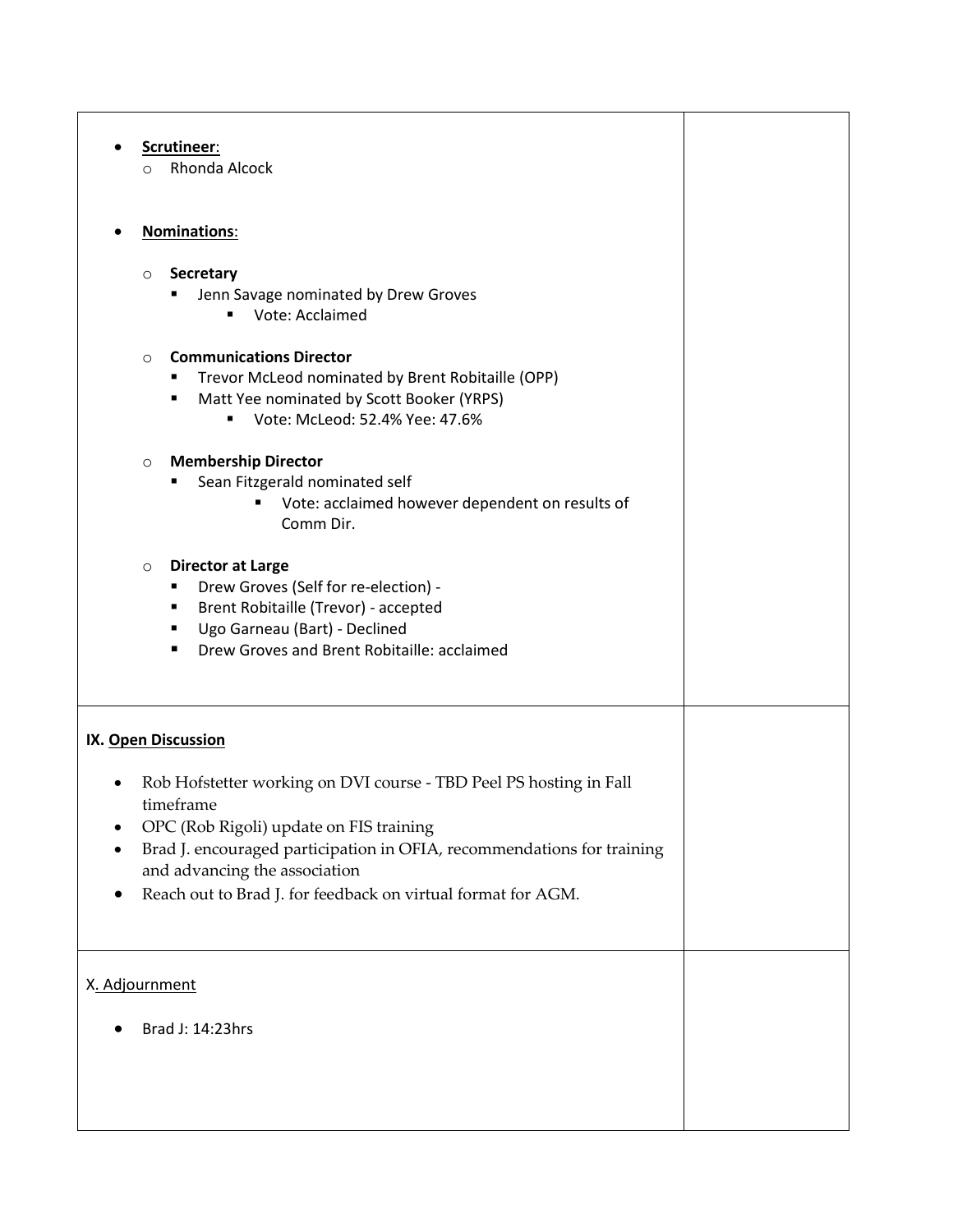| <b>Outstanding Items All</b>              |                                              |
|-------------------------------------------|----------------------------------------------|
| Not discussed                             |                                              |
|                                           |                                              |
| <b>Budget</b>                             |                                              |
| See Annex B                               |                                              |
|                                           |                                              |
| <b>Action Items from Previous Meeting</b> |                                              |
| None                                      |                                              |
| <b>Resolutions</b>                        |                                              |
| See above                                 |                                              |
| Next Meeting of OFIA Executive            |                                              |
| <b>TBD</b>                                | Brad J. to send out meeting invite via email |
| Meeting Adjourned                         |                                              |
| 05/20/2021 13:00hrs                       |                                              |
|                                           | Minutes prepared by Bart Gilligan, Secretary |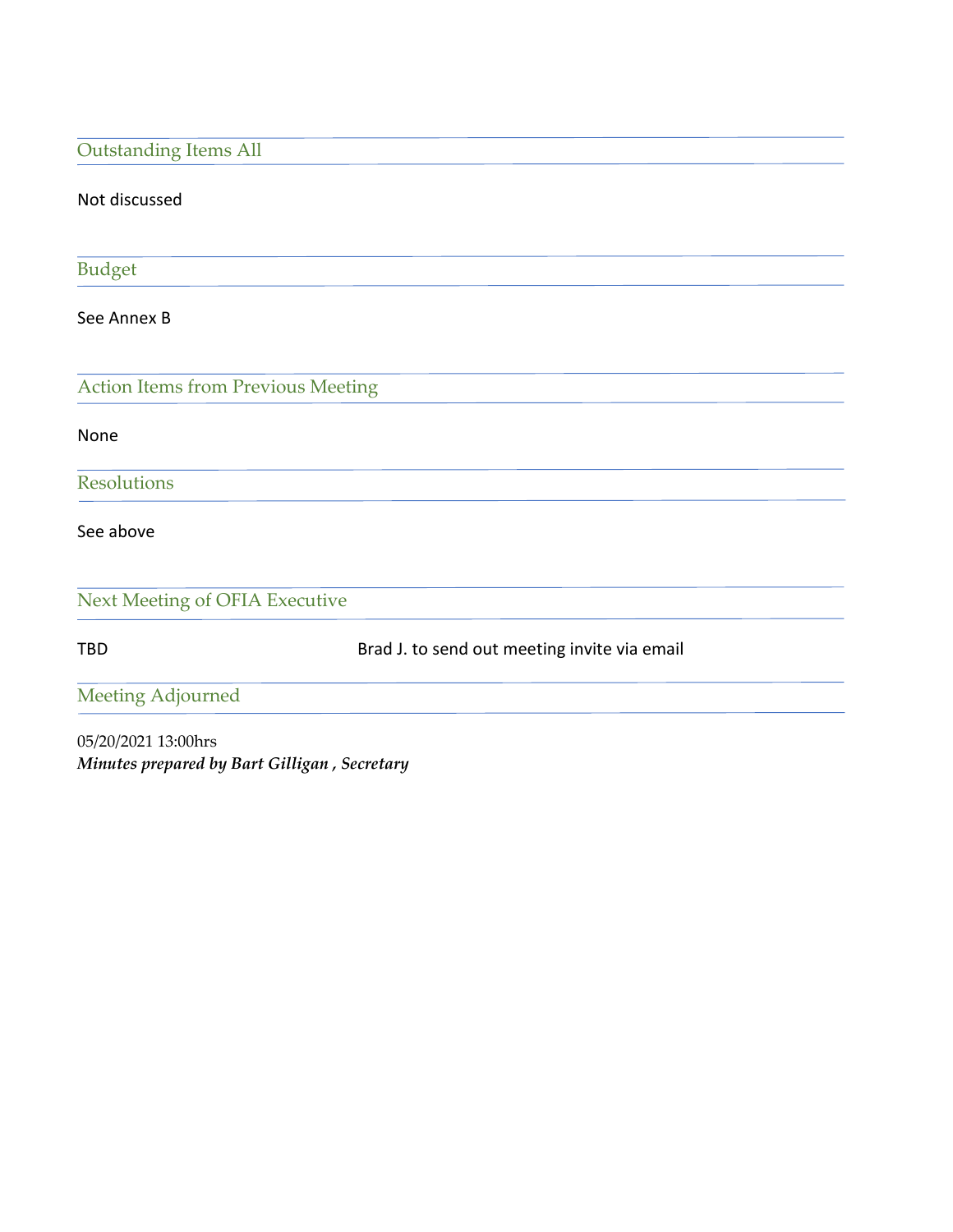# **Annex A 2021 OFIA AGM Attendees (virtual)**

| <b>Brad Joice</b>       | Jeff Tebby                  | Rowena Edey         |
|-------------------------|-----------------------------|---------------------|
| <b>Trevor McLeod</b>    | Karl Opresnik               | Jason Williams      |
| <b>Todd Christie</b>    | Andrea McGrath              | <b>B.</b> Henderson |
| <b>Brad Donais</b>      | Al McDonald                 |                     |
| <b>Bart Gilligan</b>    | Matthew Yee                 |                     |
| Rhonda Alcock           | Michelle Pflug              |                     |
| Jennifer Savage         | Nicole Burley               |                     |
| Lisa Racine             | Rob Rigole                  |                     |
| Jeremy Ashley           | Sean Fitzgerald             |                     |
| Tom Greer               | Chris Terstier              |                     |
| Drew Groves             | Tracey Bloomsfield-McTavish |                     |
| Scott Booker            | Ugo Garneau                 |                     |
| <b>Brent Robitaille</b> | Deanna Walton               |                     |
| Amy Moore               |                             |                     |
|                         |                             |                     |
|                         |                             |                     |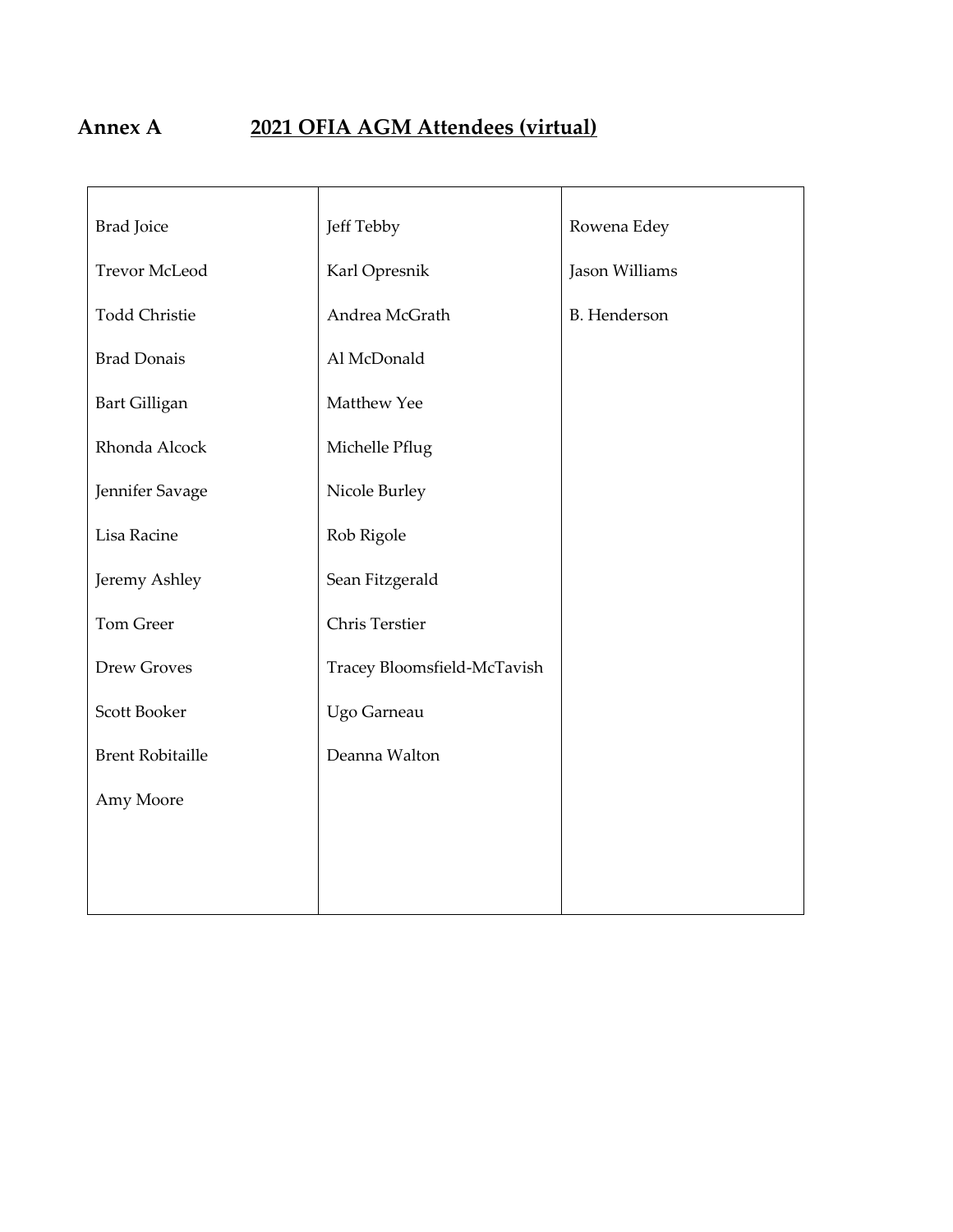# **Annex B 2020 Treasurer Report ONTARIO FORENSIC INVESTIGATORS ASSOCIATION**

- **2020 Financial Statement – Year End Income**
- **1. 2019 Year End TD Account Balance \$39,165.41**
- **2. 2020 OFIA Conference (net of Refunds\*) \$ 1,681.50**
- **3. TPS Registration (2019 ADLP Course Registration(late)) \$900.00**
- **4. 2020 Membership Dues (net of PayPal fees) \$ 3,889.30**
- **TOTAL INCOME \$45,636.21**

## **Expenses**

- **5. 2019 AGM – Nottawasaga Inn Fee (Balance Owed) \$ 1,978.46**
- **6. 2019 AGM Supplies \$ 106.25**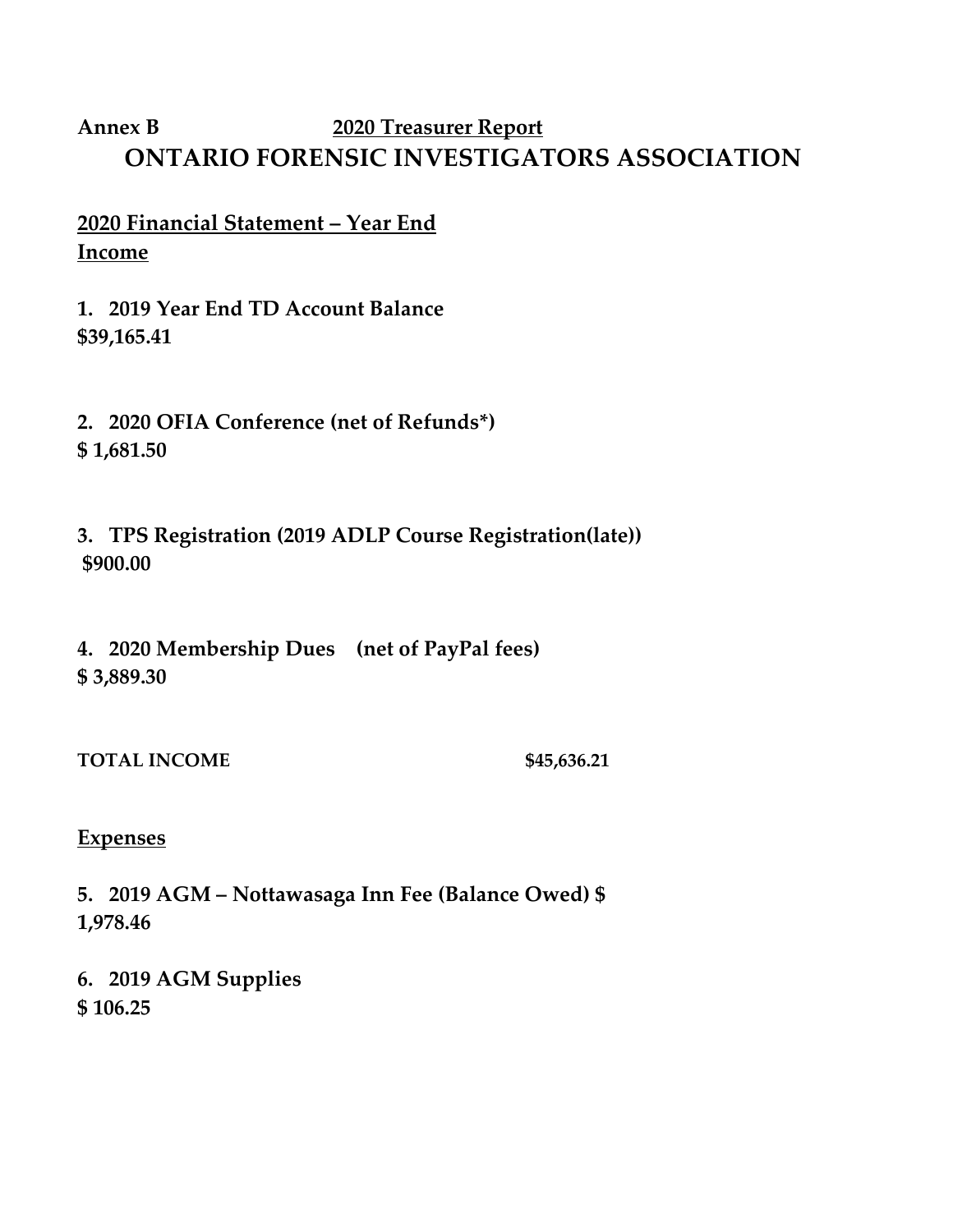**7. 2020 CanFRWG Website Sponsorship \$ 180.09**

**8. 2020 OFIA Website Maintenance Fees \$ 261.28**

**9. OFIA Administration (Banking fees, Stamps,etc) \$ 15.72**

**10. 2020 OFIA Challenge Coins \$ 1,700.65**

**11. 2019 Compassionate – (Paid to Jeff in 2020) \$ 185.70**

**(Edible Arrangement to OPP – Jeff Harmer)**

 **2020 Compassionate – Cancer Society Donation \$ 101.50**

**(In Memory of Bart's Mom)**

**TOTAL EXPENSES \$ 4,529.65**

## **CURRENT ACCOUNT BALANCE \$41,106.56** *(as of May 11,2021)*

Notes: \*Woodstock , Belleville and Nikon Canada hold credits for the 2022 OFIA Conference. All other delegates or vendors have been reimbursed.

Belleville paid Membership Dues in Nov 2019, validates 2020 membership, but \$ accounted in 2019.